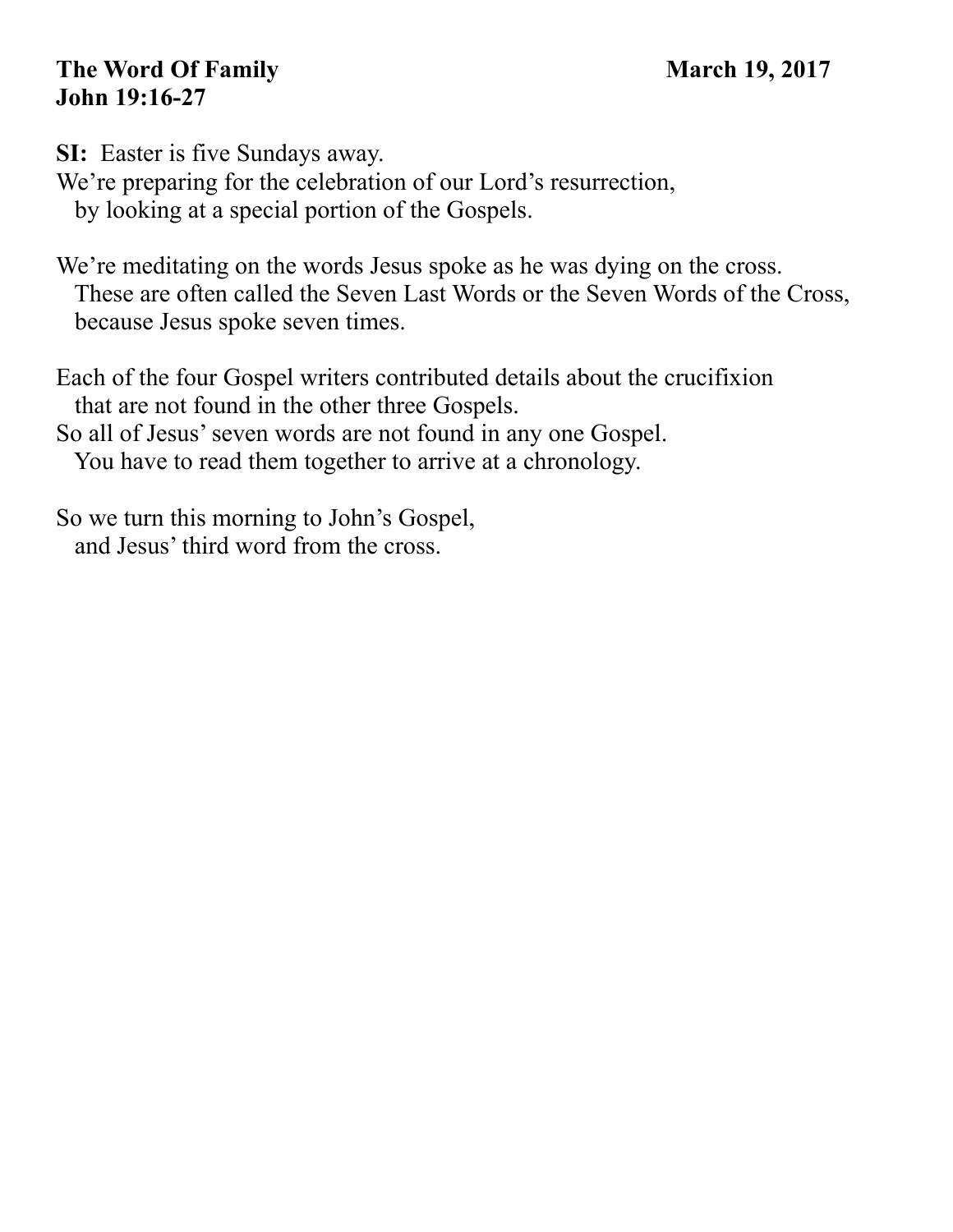**INTRO:** I've mentioned before an interesting carving out at St. Bernard Abby. There is a large limestone lintel over a door going into the chapel. On it is a picture of a boat in waves, with some men in it, one of them standing up. It's a picture of the miracle of Jesus calming the storm.

Over the picture are the Latin words *ecclesia sancta*. Holy Church.

Reason it says holy church is because early Christians read that miracle and saw the boat as a symbol of the church. We're the disciples of Jesus, all together sailing through the storms of life and Jesus is in the boat with us. If you ever see old stained glass window with a boat in it—

it's not Noah's Ark, it's a symbol of the church.

There are lots of symbols for the church, lots of word pictures in the Bible:

A building or temple built of living stones

A body with different parts and Christ is the head

An army with Christ as the captain

A flock of sheep, we're the sheep, Jesus is the good shepherd

A bride adorned in white linen, prepared for her husband

A vineyard, I am the vine, you are the branches

 An olive tree—Paul's famous picture of Gentiles being grafted into Israel. Each of those word pictures is worth studying.

They give us a different understanding of who we are as the people of God.

There is a word picture for the church in the third word of Jesus from the cross. Family. The church is the family of God. It's the household of faith.

When Jesus spoke this word, there was a little group gathered around the cross. His mother Mary was there along with several other woman.

And the disciple John was there standing beside them.

Jesus was exhausted and dying so his words were few but full of meaning.

He looked Mary, caught her eye, and said "Woman. Look. Your son."

As he said, "Your son" he must have looked at or in some way indicated John.

Then, he caught John's eye, and said, "Look. Your mother."

In a few word Jesus ended something and started something.

He severed his earthly relationship with his mother,

and he established a new mother/son relationship between John and Mary.

And in that severing and establishing, Jesus was teaching us something about the church, which is the family of God.

The family of God is made up of people who are related not by natural blood,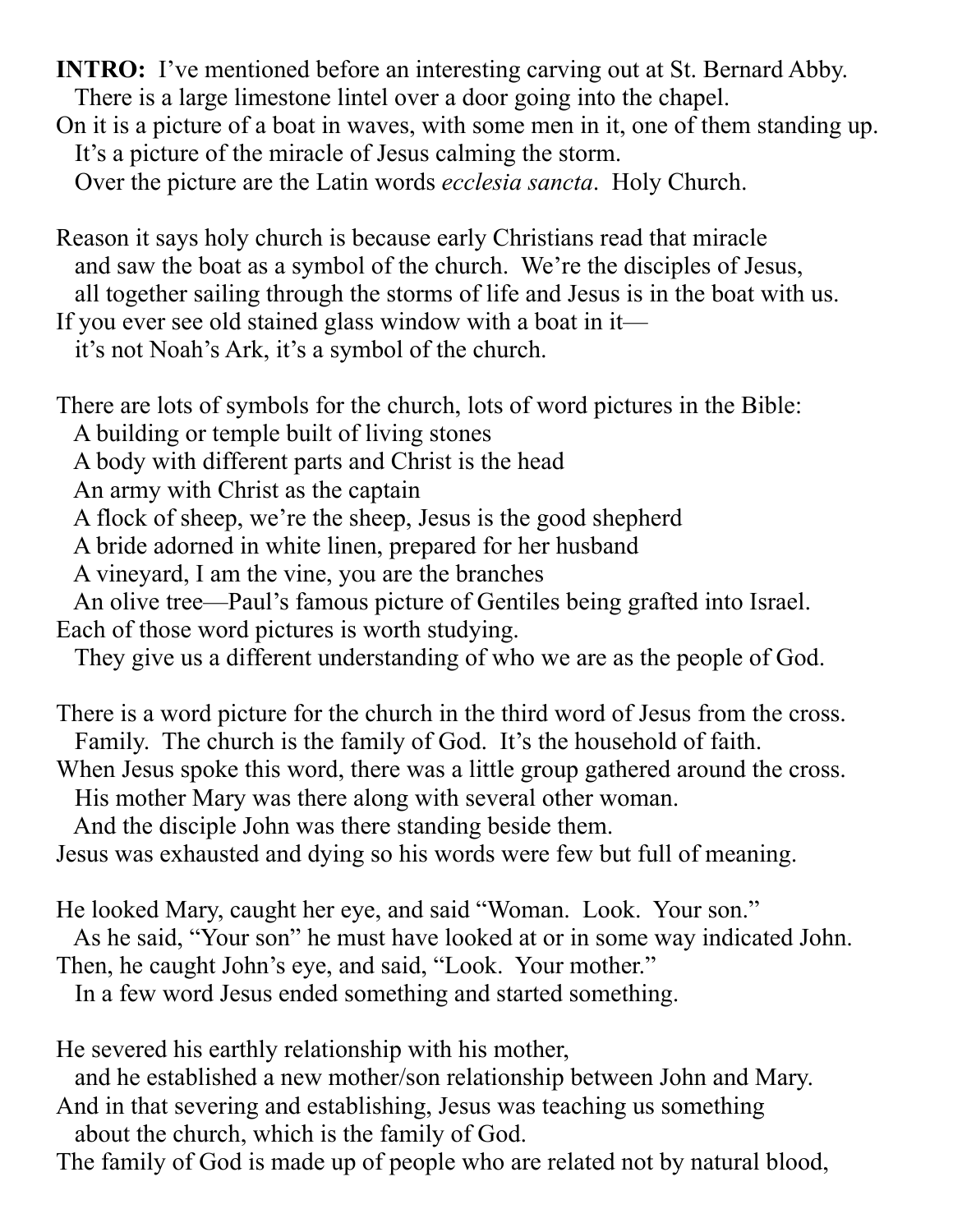but related by the blood of Christ, shed on the cross to save them.

By faith in Jesus you become a part of this family.

There is a secure place for every believer in the family of God.

No one who comes to Jesus will be left out of this family.

And in this family, like every good family, there are privileges and responsibilities.

Each of Jesus' words from the cross reveal his heart, they show us who Jesus is as our Savior and what he had to do in order to save us.

Each of his words from the cross also probe us with very piercing questions. Do you see the church as the family of God?

And are you living as if the church really is your spiritual family?

Going to look at Christ 3<sup>rd</sup> word of the cross under three headings:

- 1. How Jesus sees the church
- 2. How American Christians often see the church
- 2. Where we get the power to change our vision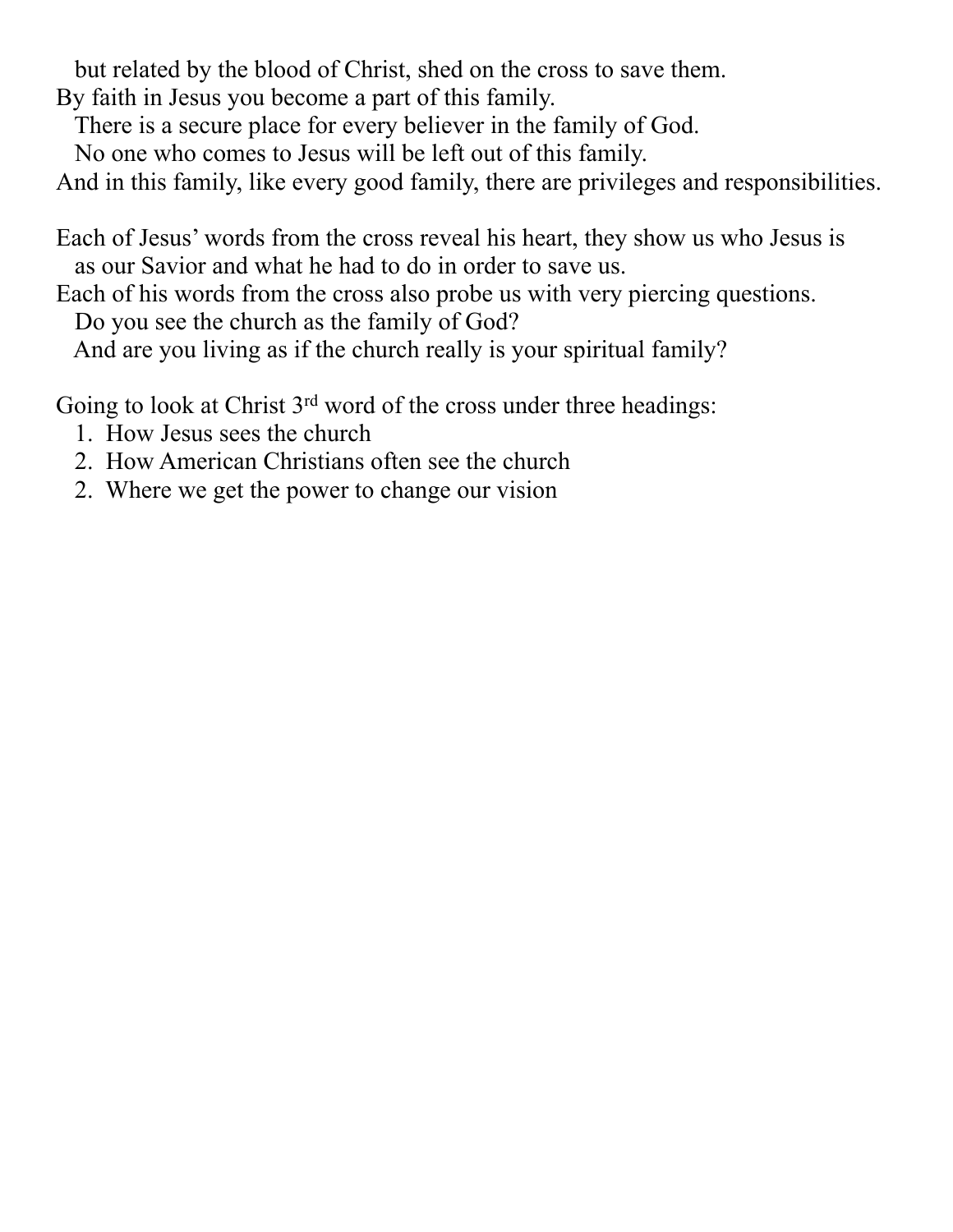## **MP#1 How Jesus Sees The Church**

Why did Jesus establish this relationship between Mary and John? Why did he commend his mother into John's care?

When you first read it, it's easy to think that this was about Mary's material needs. Mary was widowed by this time and you can imagine Jesus taking care of the financial needs of his elderly mother. But Mary probably in her late 40s. And Jesus probably hadn't supported his mother much financially anyway. He was a travelling rabbi and he lived off donations. He even said: "Foxes have holes, birds nests, Son of Man no place to lay head."

Furthermore, Mary already had plenty of support.

She was part of a large Jewish family.

 Surrounded by relatives. Her sister was at the cross. Not told her name here. Another Mary at the cross, wife of Clopas, might have been Mary's sister-in-law.

In addition, Mary had other children. In Matthew 13:55, people say of Jesus. "Isn't this the carpenter's son? Isn't his mother's name Mary, and aren't his brothers James, Joseph, Simon and Judas? Aren't all his sisters with us?" So Mary had four sons besides Jesus and several daughters.

By the way, Catholic church teaches that Mary did not have any other children and that she remained a virgin the rest of her life.

The way Catholics account for this verse is that the words "brothers" and "sisters" can be translated "cousins." That's true.

But the context of this verse in Matthew and a few others indicate that Mary and Joseph did have children together after Jesus was born.

So why was it so important to Jesus to place his mother in John's care?

Because at the time, Jesus' brothers, Mary's other sons, were not believers.

John 7:5 "For even his own brothers did not believe in Him."

Even though they could support their mother financially, Jesus knew that his mother needed more than financial support. She needed more than ties of natural blood. She had deeper spiritual needs.

So what was Jesus establishing? Not a financial arrangement. What we have in this word from the cross is a picture of Jesus establishing the family of God. We have a miniature picture of the church.

John and Mary were united as mother and son by Jesus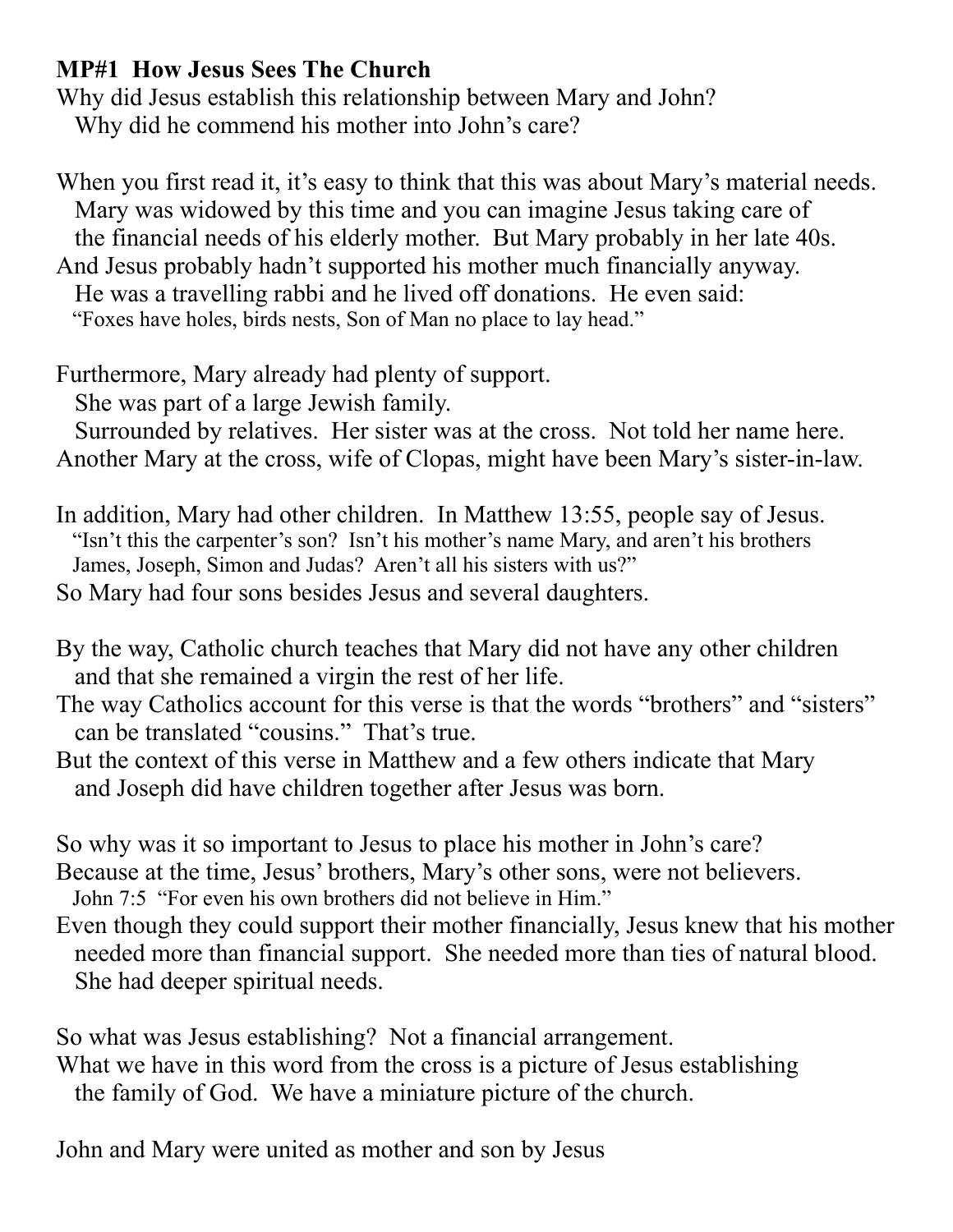because of their common faith in him as their Lord and Savior. From that time on John took Mary into his own home.

It's a picture of the church as the family and household of God.

People united by Jesus as brothers and sisters and fathers and mothers

by their common faith in him. Jesus saw the church as a family believers need.

Several years ago read an article about children in foster care system:

 "Amber is getting a makeover at the mall. Not that she needs one. She is picture pretty already, with blond hair and fetching green eyes. But this is a special occasion, and Amber, 16, wants to look her best. She's being filmed for a Wednesday's Child Segment on KTVB in Boise, Idaho, so she can find a family. A forever family that will do the ordinary things families do—go on picnics, eat out and see movies together. Amber has had four foster-care placements during the past two years. "I just want a mom and dad who will love me the way I am," she says with an intensity that betrays the depth of her yearning."

The article goes on to talk about what happens to children

who turn 18 in foster care who have never been adopted.

They age out of the system. Given some financial support and elp getting an apartment and a job.

But the thing they don't have is a family—and that's a gaping hole.

They don't even have a foster family or group home anymore

because the state no longer provides that for them.

The human heart cries out to belong, it cries out to be part of a family. God created us for families. He created us for community.

 We have our human families, our natural families—some are good, some not. Some present and active in our lives, some, like this girl Amber, non-existent.

But because of sin and our fallen condition—natural families not enough.

They can't provide for us all the things we need to thrive spiritually.

And furthermore, they are all passing away.

- So the Lord, through his life and death has established another family a spiritual family which is the church. As Jesus sees it, the church is something that all of his people need. So important to him, that even with his dying breath, he reaffirmed it and pushed the people he loved to be a part of it.
- Do you see the church as Jesus did? It's a family of faith, that is absolutely necessary for your spiritual well-being.
- It's a family of faith with relationships so close that Jesus himself described them as mothers and fathers, sons and daughters, brothers and sisters.
- But unfortunately, that's not the way many Christians see the church.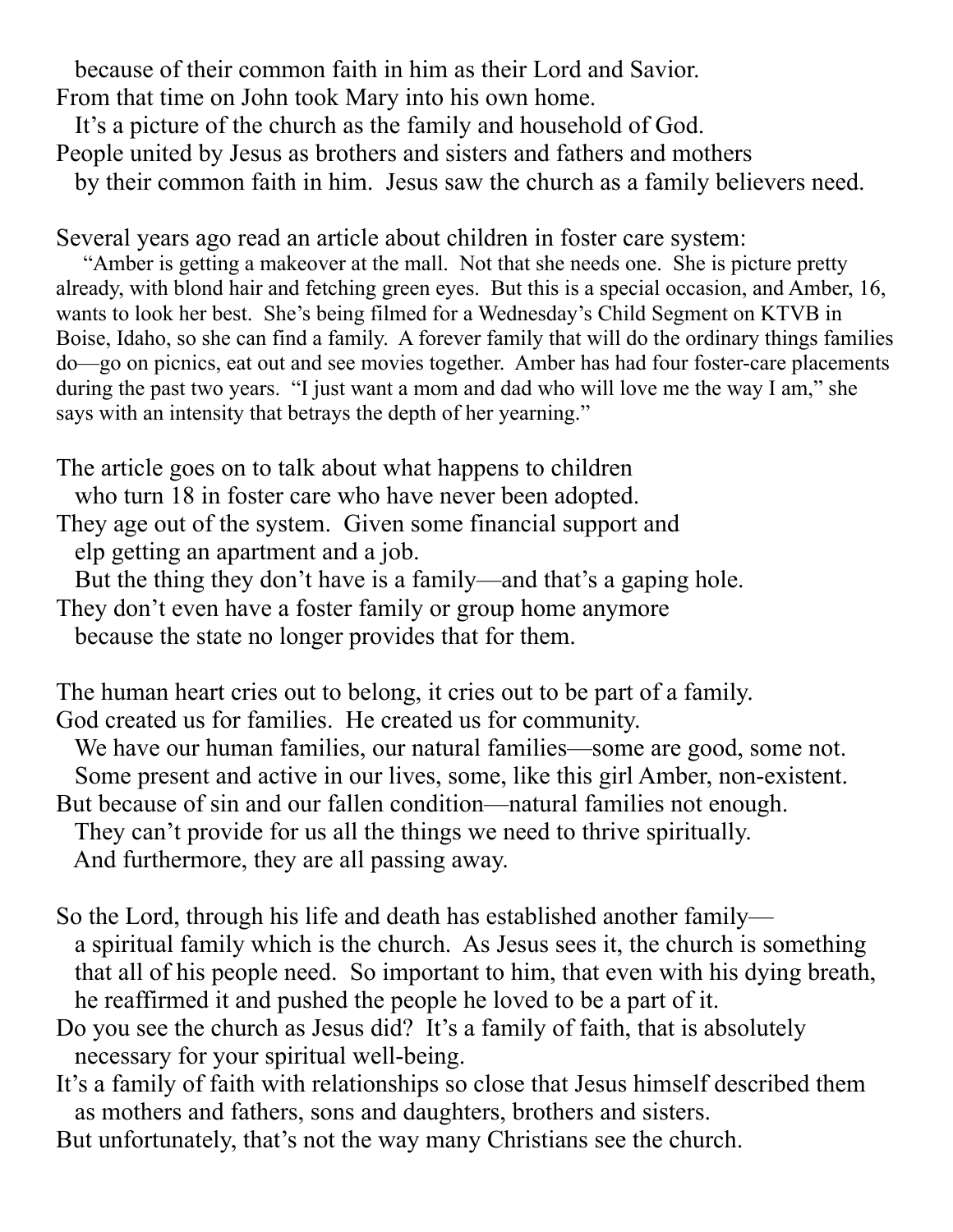Brings us to our second point . . .

## **MP#2 How American Christians Often See The Church**

- A number of church leaders, much smarter than I am, have noticed and commented on how in the last generation there has been a shift in how American Christians often see the church.
- It's best described as a shift from church membership as a covenantal relationship to church membership as a commercial relationship.

We deal with businesses through a commercial relationship.

I need something. I want something, some product or service.

I look for the business that can supply it in a way satisfactory to me.

Might be the best price, best quality, or best customer service.

But in the end, it all about what that business can do for me.

When you go to Piggly Wiggly, you don't push your buggy around thinking— What do I need to buy today that would be best for Piggly Wiggly.

 How can I help Piggly Wiggly the most with my grocery money this week. You say—What do I want. What do I need.

And if Piggly Wiggly doesn't have it, you go to Publix or Walmart.

And that's ok. That's the nature of commercial relationships.

God himself has established the commercial realm of human society.

Now, what's a covenantal relationship?

A covenant is when people bind themselves to each other with vows.

It's when people promise to be there for each other and help each other, even when it costs them, even when it's difficult.

There are great benefits and rich blessings that come to individuals in a covenant. But decisions in a covenant are not based entirely on individual interests.

They are based on the interests of the people with whom you are in covenant.

Marriage is a covenantal relationship, not a commercial relationship. When you hear about two people who get married and they keep his money and her money and split the bills and that sort of thing, you know they don't get it.

Viewing church membership as a covenantal relationship was probably more common in past generations. It's how our grandparents viewed church. Christians tended to bind themselves to a local church body.

And then they lived out their Christian life within that body with all of its weaknesses and shortcomings and quirky people.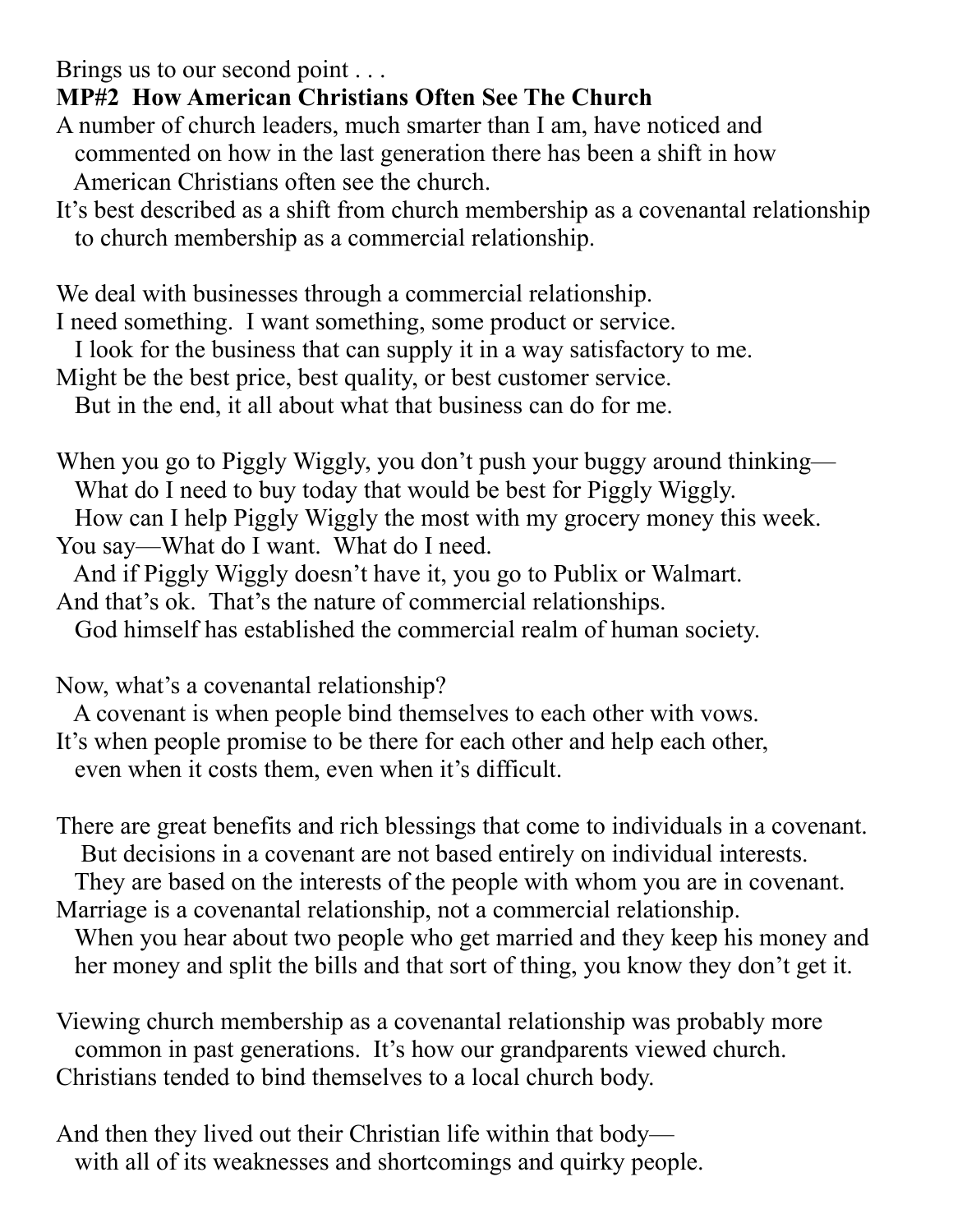In other words, they saw the church as their spiritual family.

 But this shift has taken place so that the important questions are no longer who are these people in my church? How can I know them and serve them? But, what can the church do for me?

If I'm going to spend my time and money at this church,

will it provide me with the services I require?

Are there programs at the church that meet my needs? My kids' needs?

Is it inspiring enough to make it worth my while?

Church leaders and pastors aren't innocent in this.

They often market churches as exciting, flashy places that provide it all.

But that makes it harder to see the church as the family of God.

Because Christians who think this way go to church like they go to grocery store.

 They go at their convenience to get the things that they themselves personally need for their own spiritual benefit.

And they aren't willing to pay the cost in time and emotions to get to know the people in their church as family and to stick it out through tough times.

I'm not saying Christians shouldn't ever change churches.

There are good reasons to change churches.

 There are good reasons to leave Christ Covenant and join another church. I can't think of any but I'm sure there are.

But this is not really about those rare and prayerful times when you do change church membership, it's more about how you view your life within the church.

Tim Keller put it this way:

 You can choose your church, but you can't choose the people in your church. His point is: You make a covenant commitment to the church of your choice,

- and then you live with the people in that particular church as your spiritual family. John didn't choose Mary and Mary didn't choose John.
- Jesus chose them for each other and he chose members of church family for you. And one of his last words and last requests was:
- Look at these Christian family members and take them into your life.
- That sounds wonderful. Church as family of God. But it's incredibly hard to do. We're selfish and the commercial view of church membership appeals to us.

Get in, get what I need, and get out. Let's consider now ...

## **MP#3 Where We Get The Power To Change Our Vision**

Let's focus on Jesus words to Mary: "Woman. Look. Your Son." What's strange about those words? Calling his mother, "Woman."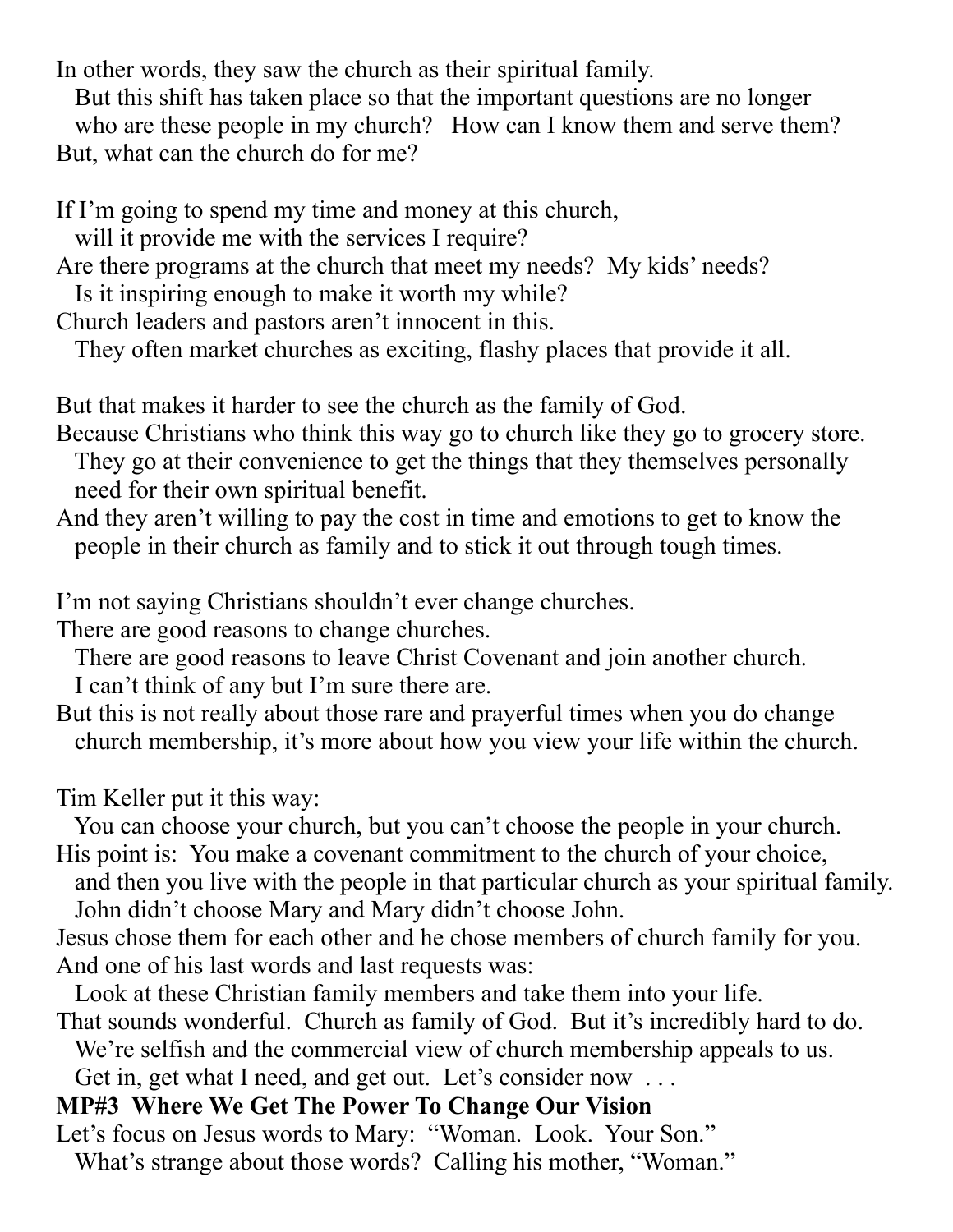If you were dying, and your mother was there, and you knew these would be your last words to her, you wouldn't say, "Woman." You would say, "Mother" or if a Southern boy, "Momma."

I read from the NIV this morning, and it says: "Dear woman." But Jesus didn't say, "Dear woman." He just said "woman." There is a word for "dear" in the New Testament but it's not here. Reason NIV says "Dear woman," is to smooth it out and make easier to read. So it doesn't sound like Jesus was being disrespectful. But translating it that way covers up something important. Because the fact is that Jesus calling his mother "woman" was jarring. It was not a normal way to address your mother. And Jesus said it intentionally because he was making a point. What was it?

The clue comes in the one other place where Jesus speaks this way to his mother. It's in John 2 at the very beginning of Jesus' public ministry.

Jesus and Mary were at the wedding in village of Cana, and wine ran out.

Mary turned to Jesus and said, "They have no more wine."

 Implied in her comment is: Do something about it. Show your power. Jesus replied, "Woman, what have I to do with you? My hour has not yet come."

Once again NIV softens this: "Dear woman, why do you involve me . . .

We don't need to soften this. We know Jesus wasn't being disrespectful. He was saying, Yes, I am your son but I am also the Son of God.

- And I am following the timetable and the path the Father has set for me to bring salvation to Israel. And it will not be the path that you expect, trust me.
- Jesus loved his mother. And by addressing her as "woman" from the cross he was reminding Mary of that conversation.
- Gospels tell us that Mary remembered and pondered everything about her son. She would have remembered that conversation and miracle.
- So Jesus was impressing this truth on her one last time.

I know you don't want me to leave you.

I am your son, and I am also the Son of God. I am the Messiah.

I have come to follow my Father's will and bring salvation.

And now that path will mean that I leave you for a time. Trust me.

Then adds something. I'm not leaving you alone.

 I'm giving you a son. Look at John. He is your son now in my place. Think about what that meant for Mary.

It meant that from then on she would look at John as her Jesus.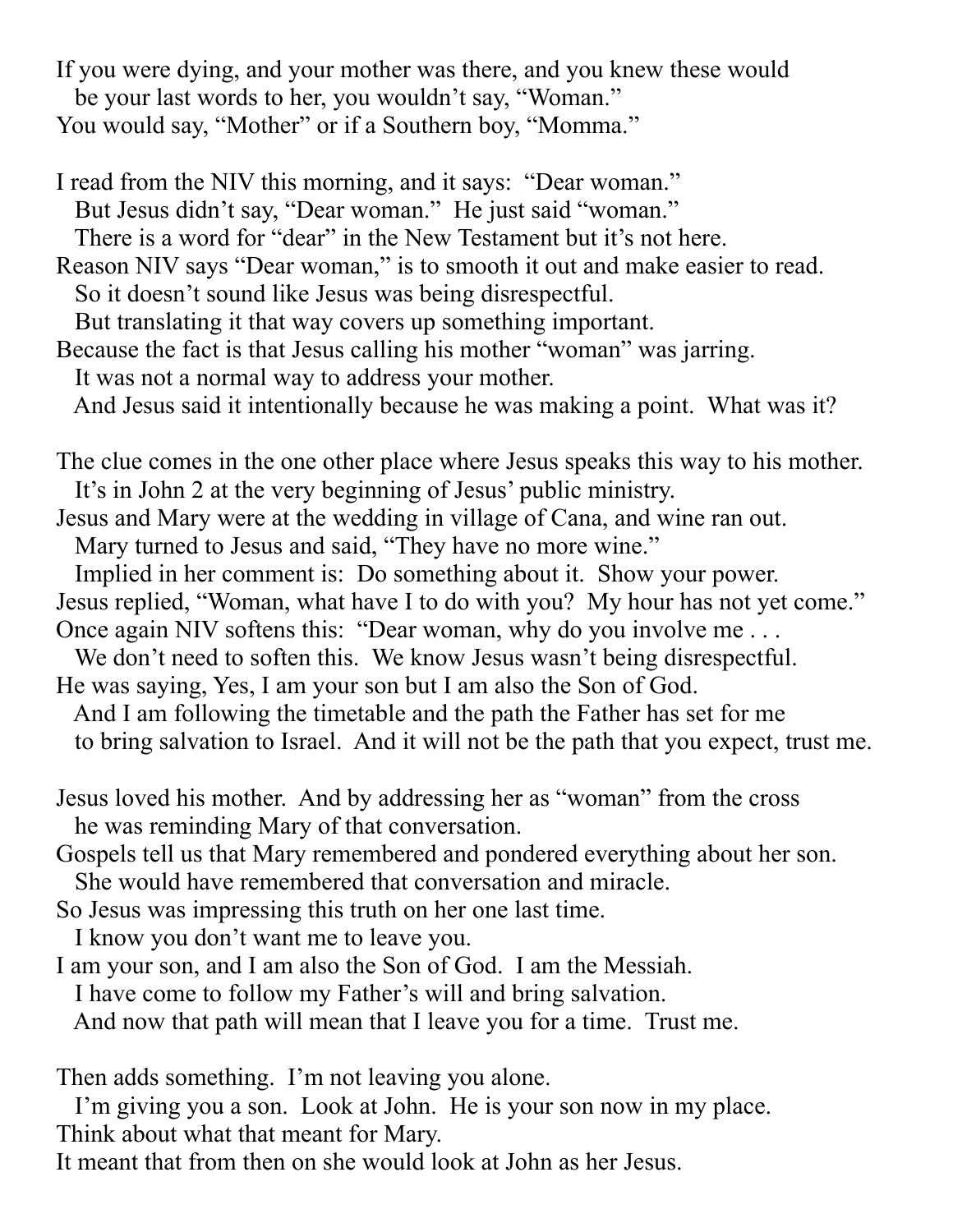Whenever she missed Jesus, she would talk to John.

 Whenever John helped her, or made her laugh, it was as if Jesus was doing it. And the flipside of this was that whenever Mary helped or served John in any way, it was as if she was doing it for Jesus.

Think what this means for your life in the church.

Jesus is no longer with us in the flesh. He's in heaven.

 Until he comes, he is going to be with you through the members of your church. They are going to be like Jesus to you and you are going to be like Jesus to them.

If you want to get to know Jesus better, and know what he is like, and experience his presence in tangible ways, you will do so through

the members of your church family, who are like Jesus to you.

And you are going to become more like Jesus by as you serve them in his place.

In a month an a half we're going to celebrate Christ Covenant's 25<sup>th</sup> anniversary. Maybe you've seen the posters up around the church. It's going to be good. Among other things, Jamie Peterson will be preaching May 7,

and we're going to enjoy dinner on the grounds.

When I think about how for me, personally, this church has been my Christian family and how you individually have been like Jesus to me, one thing stands out. Because I'm a preacher, I miss getting preached to.

 I don't get that on Sundays and listening to recorded sermons is not the same. Whenever we go in vacation over a Sunday, I always go to church for that reason.

But in the in between times, I cherish the way so many of you preach to me you preach the truth of God's word in real life situations.

I remember a few years ago someone asked to some see me.

 I knew what it was about, knew the hard situation he was in and figured he wanted some biblical counsel and encouragement, so I gave some thought.

But when you came into my study, you preached to me.

Out of your mouth came words of faith and truth speaking to your situation— You didn't need me, Jesus was your pastor and it was wonderful to behold. And when you left, my faith in Christ was renewed.

You cannot know Jesus as you should and become like him apart from the church. Solitary Christianity, Commercial Christianity is weak.

It's like choosing to be a foster child and age out of the system.

The church is precious to Jesus.